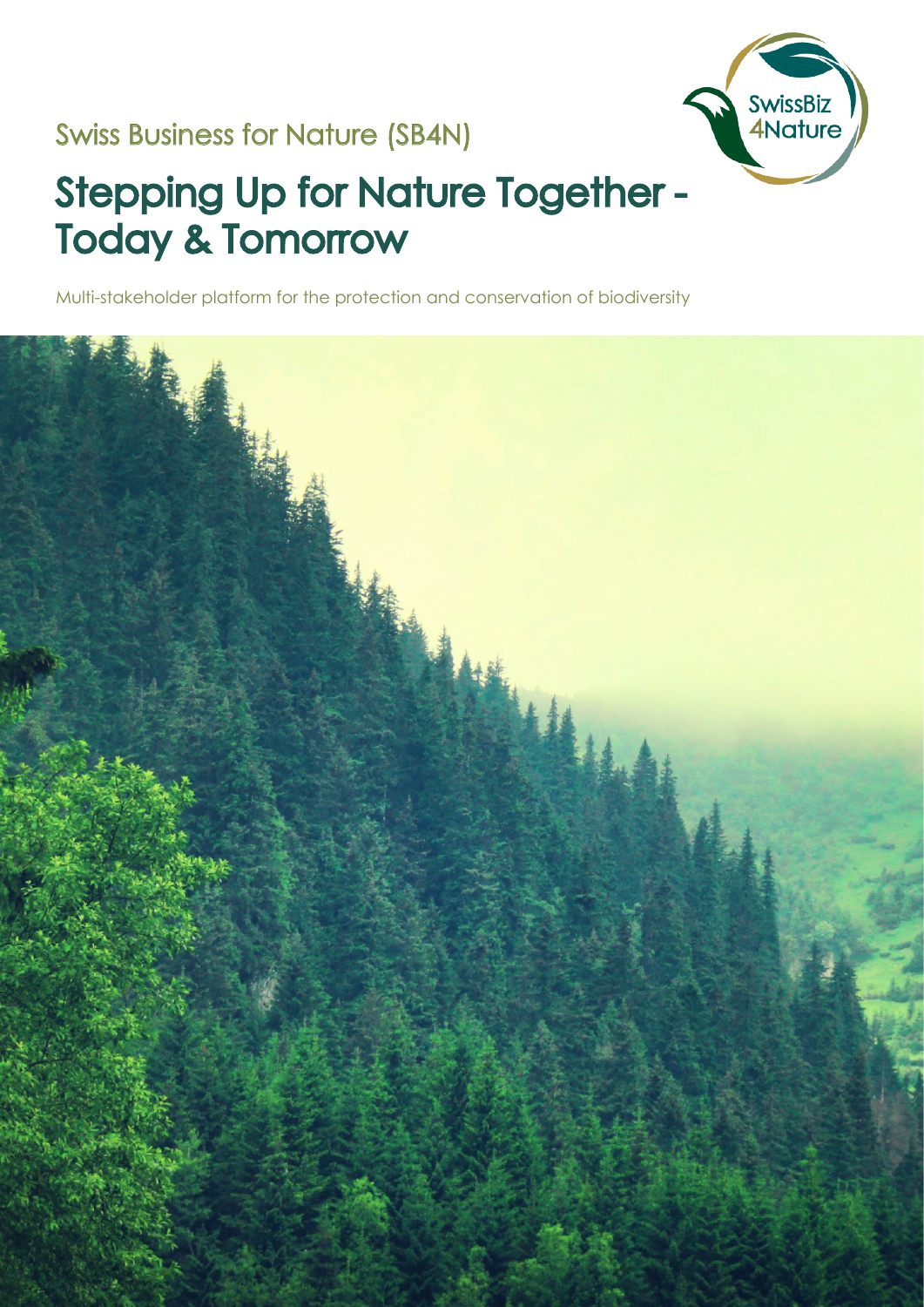



Biodiversity plays a vital role in the conservation of ecosystems, which are the foundation for sustainable development and human well-being.

The loss of nature and biodiversity threatens life on our planet and represents one of the most pressing challenges of our time. Biodiversity - the diversity within species, between species and within ecosystems - is declining faster than ever before. Humans have already caused the loss of 83% of all wild mammals and half of all plants.

In addition, the loss of biological diversity threatens the very foundations of our economy: An attempt to assign a monetary value to the goods and services provided by the ecosystems estimates the value of biological diversity at 33 trillion US dollars per year. The risks associated with the loss of biodiversity include food security, health risks, the exacerbation of climate change, business risks and risks for indigenous people - to name just a few. At the same time, new business opportunities that can pave the way to people- and nature-friendly development are estimated at 10 trillion dollars per year.



## Vision & Objectives of the Multi-Stakeholder Platform

The vision of Swiss Business for Nature is to contribute to the protection and preservation of biodiversity in Switzerland and to implement 100 scalable nature-based solutions by 2030.

In order to support companies and relevant stakeholders in the protection and preservation of biodiversity, in Switzerland and beyond, networking is made possible on a MULTI-STAKEHOLDER PLAT-FORM and nature-based solutions are promoted. This should include:

- Sustainable biodiversity management approaches that are integrated into corporate strategies with corresponding goals,
- Enabling partnerships with organizations and initiatives for nature-based solutions,
- Ensuring the participation of Swiss companies in the development of the 'Global Biodiversity Framework' and implementation in Switzerland, and
- Enabling the exchange and multiplication of leading practice in the implementation of biodiversity management systems and strategies.

The following FOCUS AREAS are planned (see following illustration):

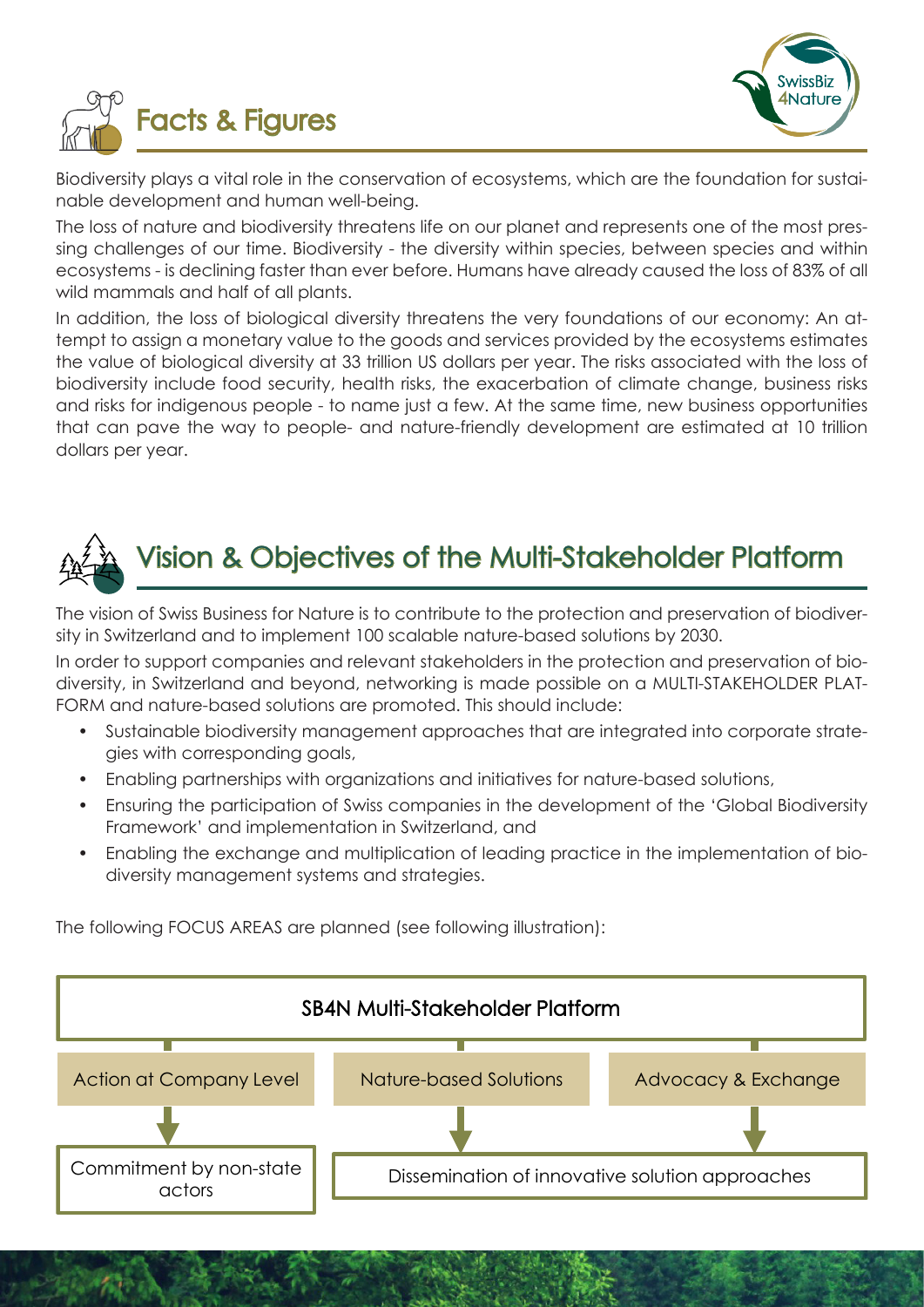The need for action at company level includes:

- Support and exchange for setting scientifically sound goals
- Measurement and assessment of biodiversity in corporate environments
- Reporting on biodiversity
- Common obligations to protect and preserve species and nature

The nature-based solutions are about the identification, implementation and dissemination of 100 solution approaches and project ideas by 2030.

In the context of interest representation and exchange in public and private cooperation, contributions are made:

- to develop the Global Biodiversity Framework after 2020
- on political developments in Switzerland
- to identify & disseminate facts about the biodiversity crisis as well as other topics such as climate change

Further topics that can be addressed in the context of SB4N are:

- Measuring the impact of measures in the biodiversity sector
- Legal framework, labels and certifications, education and capacity building, and scientific research



### Intended Activities

#### Company-specific activities

This includes support tailored to companies in setting scientifically sound goals, measuring and evaluating biodiversity and reporting.

A series of online impulse events as well as an annual physical impulse meeting

Online impulse events are:

- Sector-specific (banks, insurance companies, agriculture, ...)
- Priority area-specific (target setting, measurement and evaluation of biodiversity, business opportunities in the field of biodiversity, ...)
- Intended as preparation for the piloting of the standard for nature-based 'solutions

Online impulse events and the yearly physical impulse event include:

- A main "host" who presents his/ her services for the protection and conservation of biological diversity
- Knowledge sharing, discussions, workshops and networking opportunities
- The dissemination is ensured by corporate networks such as öbu, UN Global Compact Switzerland, ICC, Swisscleantech, economiesuisse and others.

#### Advocacy activities

• Formulation and representation of political positions at local, national and international level

#### Other activities: sharing and scaling

- Between the online events and the physical events, a LinkedIn group will enable continued discussion, questions, and the exchange of tools, ...
- Business Sustainability Today an independent digital information and discussion platform on corporate sustainability and the SDGs with a focus on SDG 14 and 15 – will be used to communicate and scale leading practices beyond the inner circle of the multi-stakeholder platform.
- Instruments for recording, measuring, preserving and informing about topics of biological diversity are made available on the interactive digital platform "Pollenn®".